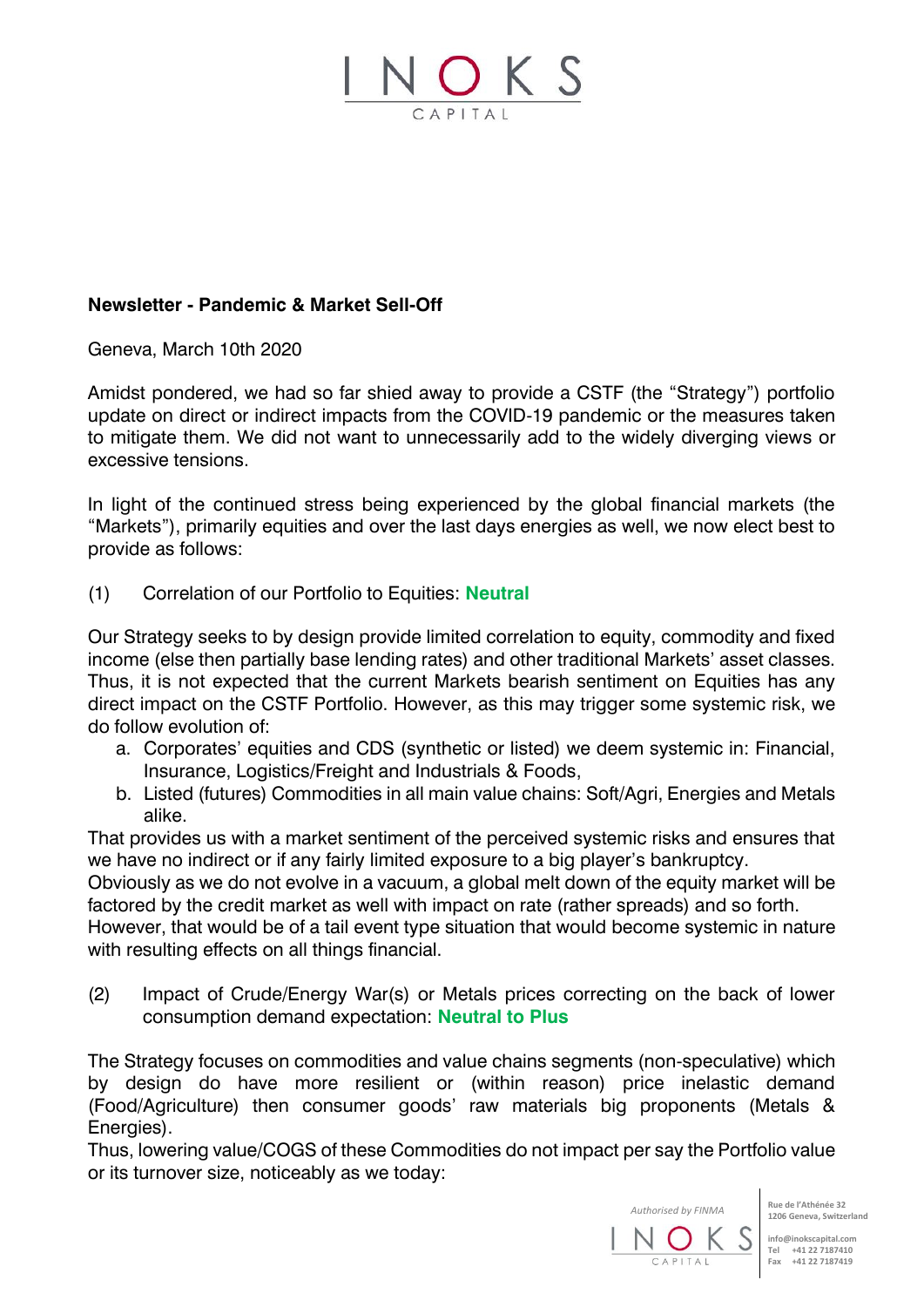

- a) Do not have Crude/Petroleum products or do not have Industrial or Precious metals in the CSTF Portfolio, and
- b) Do target opportunistically renewable energies, "clean" coal and recycled metals although we currently have very limited exposure in the CSTF Portfolio: respectively 0.24% for Energy and 5.58% in recycled metals.

Amidst we need to ponder the competitiveness of Renewables at prolonged low carbon fuel pricing, the post-carbon renewable energies trend is unlikely to subside or stop, in our humble view, due to barrel hovering around US\$30.0 or testing support further below.

It may however be object of delayed investments for new capacity being put online. Similarly, for Metal value chains, recycled metals on which we focus on have their own S/D complex, and while factoring global metal prices movements for obvious, are more resilient by essence.

(3) Impact of Lower Growth and Slowing Demand due to lock-down or low leisure/service spending: **Plus** 

In a slowing market environment, people will tend to keep on addressing proprietarily basic subsistence needs (food intake being one of them) rather than embarking onto purchase of non-essential or allocate resources to obsolescence.

Thus, the focus on Food and Agriculture is likely to provide the (demand and price volatility) resilience sought by design and the much-needed low volatility support.

The good "absorption" capacity demonstrated by the Agri. Complexes (considering their listed futures next delivery price evolution over the last 90 days period) indicates accordingly.

That is assessing either based on essentiality (basic foods or non-essentials) and (non or) correlation with Chinese demand of each relevant commodity:

- a. Foods (Corn, Wheat, Soy, Rough Rice): range between -1.23% to -5.44%,
- b. Softs (Cocoa, Coffee, Sugar): range between +0.87 to -16.35%,
- c. Fiber (Cotton): -1.76% to -7.7%,
- d. Meats (Live and Lean Hogs): -13.67% to -17.9%.

Whichever, these volatilities remain within historical averages.

(4) Impact attributable to COVID-19: **Neutral**

Dealing with pandemics isn't a first for us as we had to content with the Ebola crisis as it hit west Africa which has been a strong opportunity sourcing geography for us.

The short of it is that at the time, it primarily did not halt flows in essential commodities value chain (either food or export proceeds related) in the regions and hence had limited impacts. As to present day Coronavirus, the quarantine or halt of flows (goods and people) has not yet caused any impact on the Portfolio, be in terms of collaterals value or counterparties credit/financial stability.

By this we intend that that there has been no substantial drop in business activity, offtakers defaults for instance or similar. This is mostly due to the fact that:

We do not have direct China exposure or activities/trade flow that have a high level of correlation to Chinese consumer or production markets, and

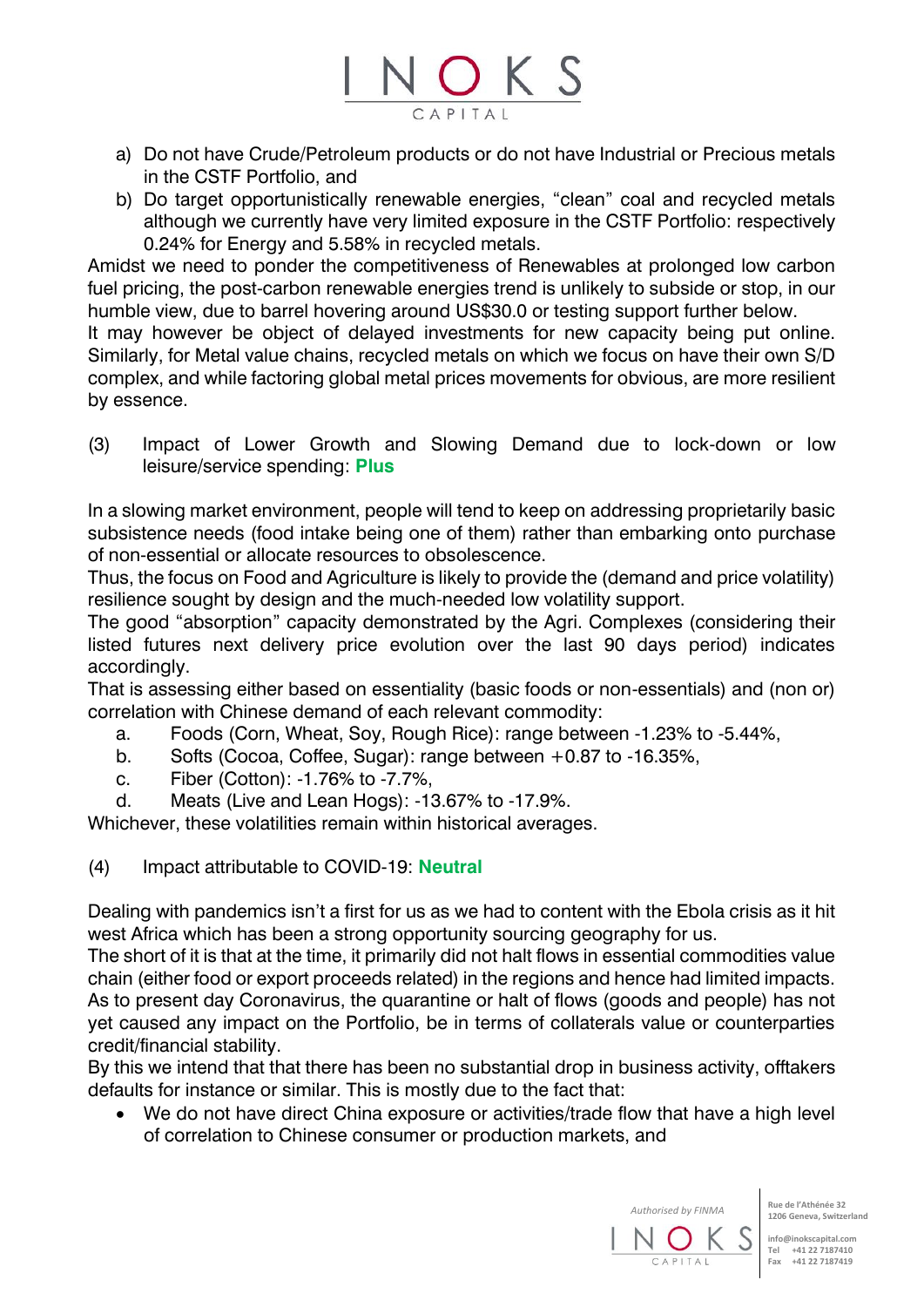

- Energies and metals, which are directly indexed to generic consumption growth (in Emerging Economies or Mature Economies) or demand, aren't a core portfolio focus for us, and
- We focus on basic foods and agriculture value chains which people, amidst if not allowed to move, will still need to consume for subsistence.

Obviously if the situation was to escalate and disturb world flows of goods over a sustained period of time (with massive country wide or continental lockdowns), we might be impacted (like any other transnational economic activity).

That would mean no trade flow between any country worldwide, and even in that case that would be:

- i. At the extreme tail of things by definition and
- ii. Limited to Positions which are not 100% 'Local/Local' (be emerging to emerging  $\omega$ 17.14% or mature to mature @ 8.57%).

**Please find below map by Blomberg showing supply chain geography dependence on China's output:**

## **How Coronavirus Can Infect Global Supply Chains**

Share of all imports of intermediate products coming from China



(5) Global Market stresses impact on Credit: **Neutral to Plus**

The impact on credit sentiment and spread remains to be assessed as by definition bear markets will tend to create some risk aversion. This would need to be pondered in light of:

- a) Cost of capital and spreads evolution (globally and for specific markets/business segments), and
- b) As well the central banks (money supply easing) or government sanctioned (fiscal) "stimulus" packages impacts in kickstarting demand in most hit consumer markets.

We are no wizards, but it also appears the market has not yet factored:

- The actual support "low" crude provides for by lowering "energy bill" for net importers of crude/products, and
- Resultantly possibly stimulus for growth when the COVID-19 lockdowns would eventually be lifted and free movements of goods/people resumed, with massive